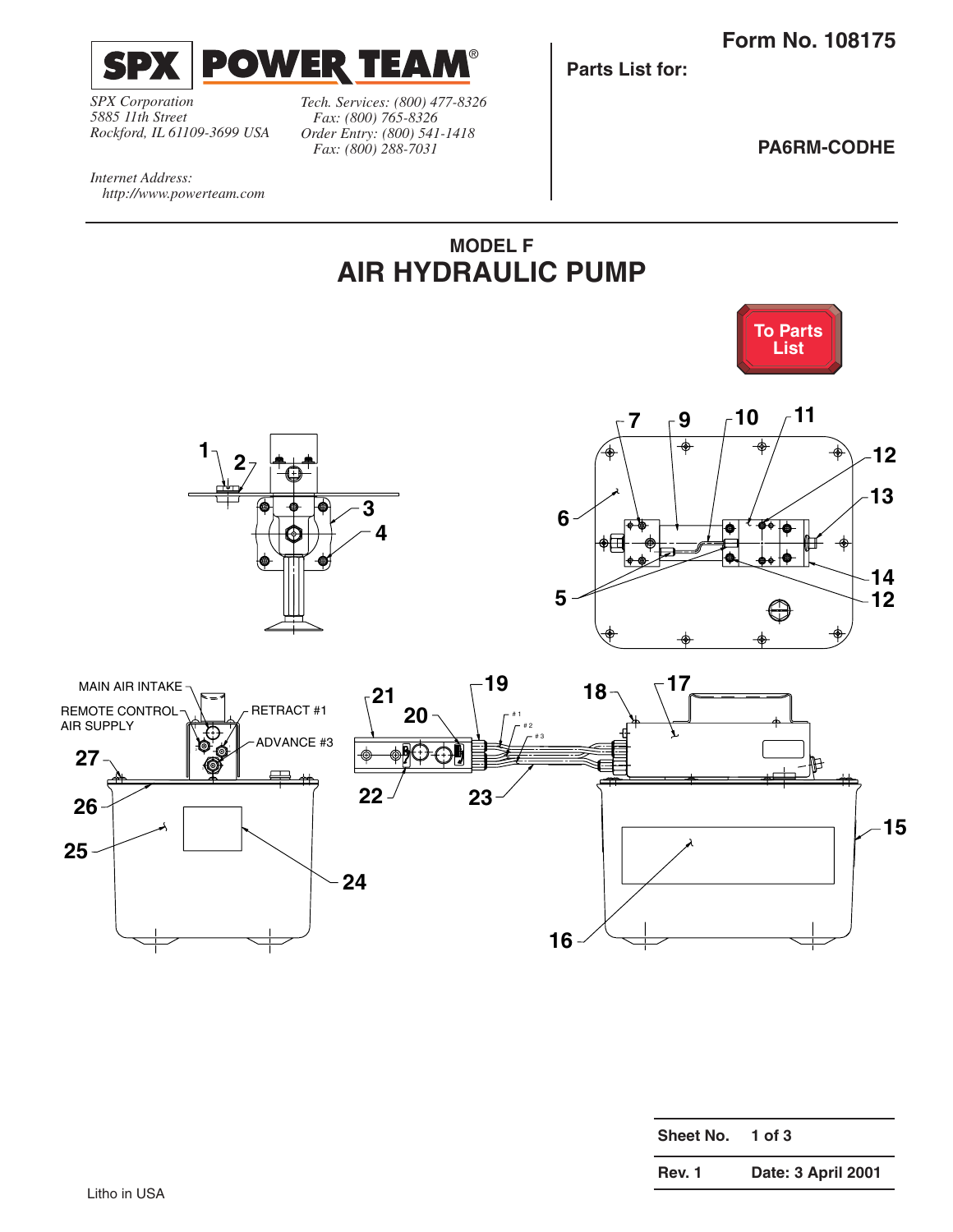<span id="page-1-0"></span>

| Item<br>No.    | Part<br>No. | No.<br>Req'd   | <b>Description</b>                                                                                                                                                   |
|----------------|-------------|----------------|----------------------------------------------------------------------------------------------------------------------------------------------------------------------|
|                |             |                |                                                                                                                                                                      |
| 1              | 251689      | 1              | <b>Filler Breather Cap</b>                                                                                                                                           |
| $\overline{2}$ | $*10273$    | 1              | $O$ -ring $(.81 \times .62$ Nitrile)                                                                                                                                 |
| 3              | 64767       | 1              | Pump Body                                                                                                                                                            |
| 4              | 17428       | 4              | Soc. Hd. Screw (1/4-20 x 3-1/2; Torque to 85/95 in. lbs. oiled;<br>NOTE: Cross torque in increments of 30 in. lbs.)                                                  |
| 5              | 250725      | 2              | <b>Straight Fitting</b>                                                                                                                                              |
| 6              | 58706BK2    | 1              | Cover Plate                                                                                                                                                          |
| $\overline{7}$ | 14423       | 2              | Soc. Hd. Screw (10-24 x 2)                                                                                                                                           |
| 9              | *29992      | 1              | Foam Tube                                                                                                                                                            |
| 10             | 14281       | .3'            | Nylon Tubing                                                                                                                                                         |
| 11             | 34759       | 1              | Piston Release Valve Body                                                                                                                                            |
| 12             | 11151       | 6              | Soc. Hd. Screw (10-24 x 1-1/4; Torque to 50/60 in. lbs.)                                                                                                             |
| 13             | 11127       | 1              | Plug Fitting (3/8 NPTF)                                                                                                                                              |
| 14             | 58682       | 1              | Release Valve Body                                                                                                                                                   |
| 15             | 251762      | 1              | <b>Warning Decal</b>                                                                                                                                                 |
| 16             | 309219CE    | $\overline{2}$ | <b>Trade Name Decal</b>                                                                                                                                              |
| 17             | 41605BK2    | 1              | Shroud                                                                                                                                                               |
| 18             | 10164       | 4              | Rnd. Hd. Screw (10-24 x 3/8)                                                                                                                                         |
| 19             | 250464      | 6              | Straight Fitting (1/8 NPTF)                                                                                                                                          |
| 20             | 251759      | 1              | Instruction Decal (PUMP)                                                                                                                                             |
| 21             | 421265      | 1              | Air Operated Hand Control                                                                                                                                            |
| 22             | 251760      | 1              | Instruction Decal (RELEASE)                                                                                                                                          |
| 23             | 253690      | 12'            | Pneumatic Ribbon Hose (NOTE: Connect hose to hand<br>control and pump as shown. Hose must connect to<br>corresponding to numbers on the hand control and pump unit.) |
| 24             | *305494     | 1              | Instruction Decal (Oil Lube)                                                                                                                                         |
| 25             | 61165       | 1              | Reservoir<br>To                                                                                                                                                      |
| 26             | *47409      | 1              | <b>Reservoir Gasket</b>                                                                                                                                              |
| 27             | 252168      | 10             | <b>Drawing</b><br>Pan Hd. Screw (1/4-10 x 1)                                                                                                                         |

Part numbers marked with an asterisk (\*) are contained in Standard Repair Kit No. 300852.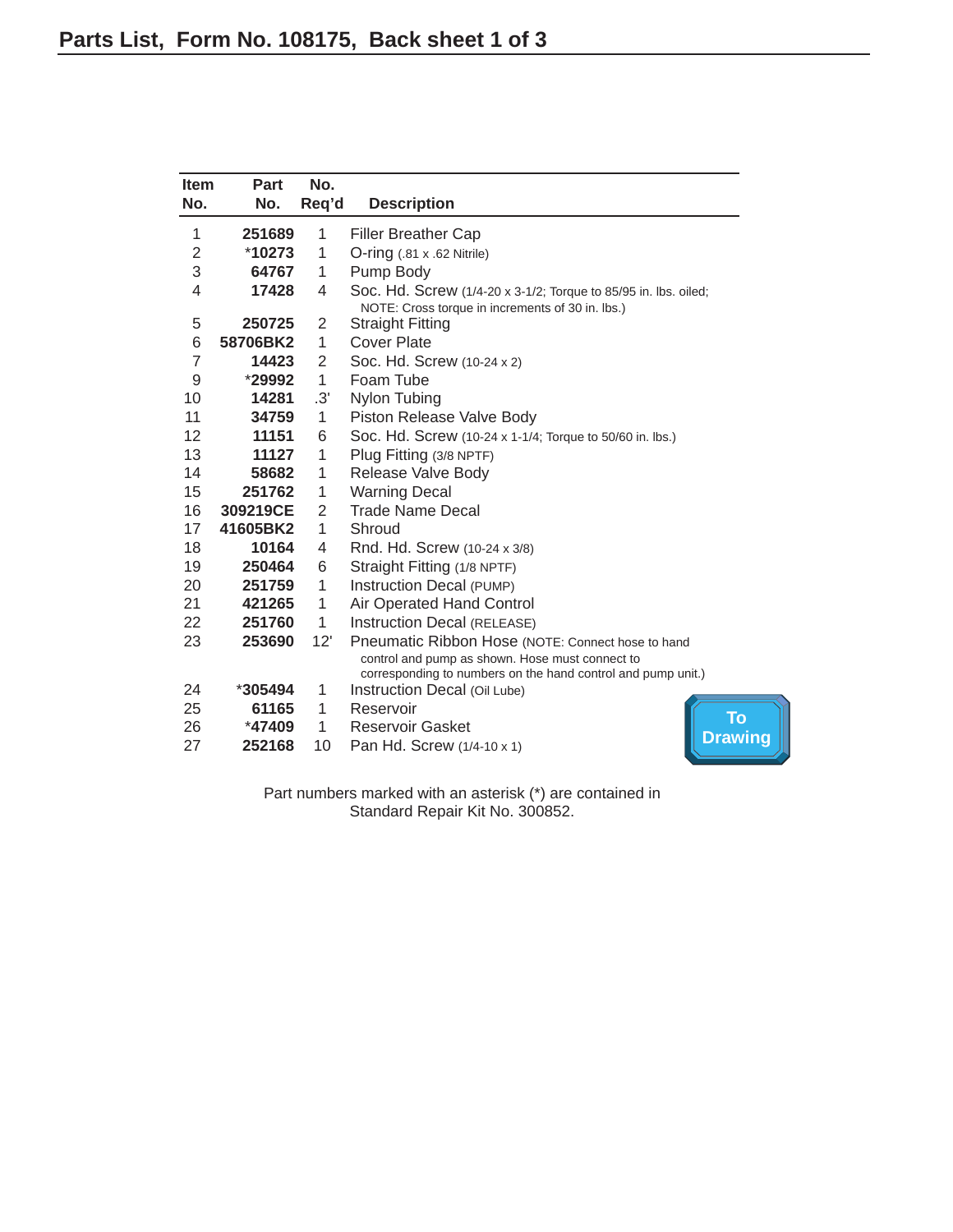<span id="page-2-0"></span>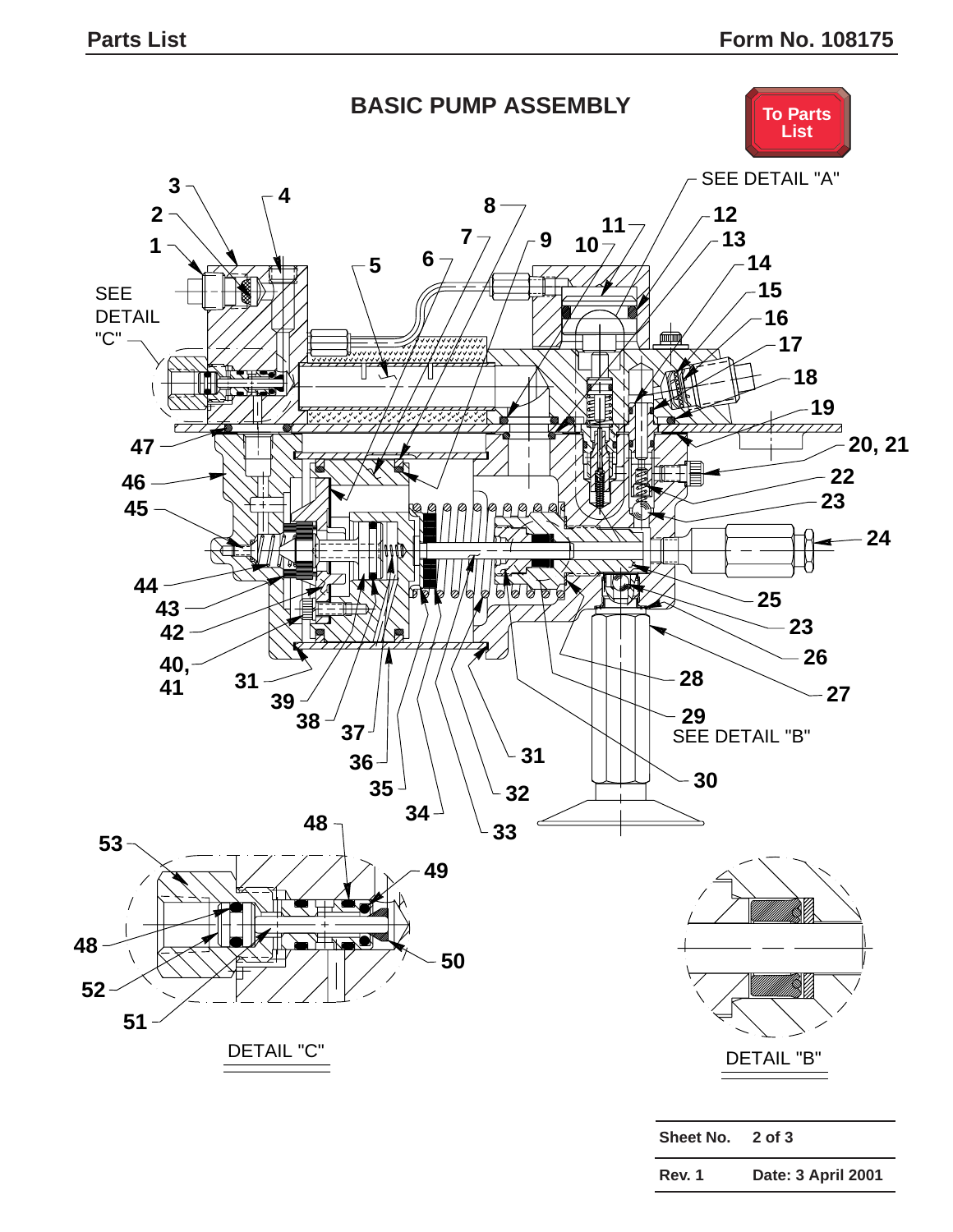<span id="page-3-0"></span>

| Item<br>No. | Part<br>No. | No.<br>Req'd | <b>Description</b>                                  | Item<br>No. | Part<br>No. | No.<br>Req'd | <b>Description</b>                                                           |
|-------------|-------------|--------------|-----------------------------------------------------|-------------|-------------|--------------|------------------------------------------------------------------------------|
| 1           | 13272       | 1            | Plug Fitting (1/4NPT)                               | 30          | *304295     | 1            | Retainer (Note: See "INSTRUCTIONS                                            |
| 2           | *216296     | 1            | Filter                                              |             |             |              | FOR RETAINER REPLACEMENT"                                                    |
| 3           | 421941      | 1            | Manifold                                            |             |             |              | on back sheet 3 of 3.)                                                       |
| 4           | 15499       | 1            | Plug Fitting (1/8 PTF)                              | 31          | *17429      | 2            | Backup Washer (2.94 X 2.75)                                                  |
| 5           | 28387       | 1            | Muffler                                             | 32          | *13938      | 1            | Spring (1.45 O.D. X 4.4)                                                     |
| 6           | *28239      | 1            | Gasket                                              | 33          | 28226       | 1            | Piston $(1/4")$                                                              |
| 7           | 52390       | 1            | Piston Body                                         | 34          | 203143      | 1            | <b>Bumper</b>                                                                |
| 8           | *14265      | 2            | Piston Ring                                         | 35          | 210994      | 1            | <b>Spring Guide</b>                                                          |
| 9           | *251835     | 2            | O-ring (2-1/2" X 2-5/16" X 3/32 Nitrile)            | 36          | 37434       | $\mathbf{1}$ | Air Cylinder (Note: Locate groove on                                         |
| 10          | *10276      | 1            | O-ring (1.0 X .75)                                  |             |             |              | upper half (top) of pump with<br>chamfered tube end towards rear             |
| 11          | 34757       | 1            | <b>Piston Release</b>                               |             |             |              | head as shown.)                                                              |
| 12          | *208144     | 1            | O-ring (1.12 X .87; Apply lubricant)                | 37          | *12692      | 1            | Spring (.18 O.D. X 1.70)                                                     |
| 13          | *10272      | 1            | O-ring (.75 X .56)                                  | 38          | *211052     | $\mathbf{1}$ | O-ring (.90 X .70)                                                           |
| 14          | 34378       | 1            | Check Valve Body                                    | 39          | 305475      | $\mathbf{1}$ | <b>Exhaust Valve Stem</b>                                                    |
| 15          | *250638     | 1            | Oil Filter Disc                                     | 40          | *10241      | 3            | Lockwasher (.33 X .20)                                                       |
| 16          | *11088      | 2            | Internal Retaining Ring (.31 X)<br>.010)            | 41          | 211054      | 3            | Screw (10-24 X 1/2; Torque to 50/55<br>in. lbs.)                             |
| 17          | *12522      | 2            | O-ring (.37 X .25)                                  | 42          | 33822       | 1            | <b>Piston End Plate Casting</b>                                              |
| 18          | *11841      | 1            | O-ring (1.62 X 1.37)                                | 43          | *28183      | 1            | Piston Poppet                                                                |
| 19          | *351021     | 1            | <b>Cover Plate Gasket</b>                           | 44          | *205679     | 1            | Spring (.49 O.D. X .92)                                                      |
| 20          | *10442      | 1            | Copper Washer (.37 X .25)                           | 45          | *205674     | 1            | Screw (8-32 X 3/8; Torque to                                                 |
| 21          | 10002       | 1            | Screw (1/4-20 X 3/8; Torque to 90/110               |             |             |              | 12/18 in. lbs.)                                                              |
|             |             |              | in. lbs.)                                           | 46          | 51480       | 1            | <b>Rear Head</b>                                                             |
| 22          | $*10445$    | 1            | Spring (.16 O.D. X .72)                             | 47          | *251717     | 1            | O-ring (1.0 X .62)                                                           |
| 23          | *10423      | 2            | Ball (9/32" dia.)                                   | 48          | 12557       | 3            | $O\text{-ring}$ (.34 x .21 Nitrile)                                          |
| 24          | 21278-50    | L.           | Relief Valve (Set at 5,100/5,700 PSI;               | 49          | 15023       | 1            | O-ring (.31 x .18 Urethane)                                                  |
|             |             |              | Apply loctite 592 [Power Team                       | 50          | 250277      | 1            | Poppet (Note: Press fit pin [Item #51]                                       |
|             |             |              | #905516] or equiv. & torque to<br>150/170 in. lbs.) |             |             |              | into poppet until pin end is flush with                                      |
| 25          | 45278       | 1            | Piston Cylinder (Torque to 90/100 ft.               |             |             |              | the flat bottom of poppet.)                                                  |
|             |             |              | lbs. oiled)                                         | 51          | 250278      | 1            | Dowel Pin (.13 x 1.00; Note: Press fit                                       |
| 26          | *10261      | 1            | Washer (.75 X .60)                                  |             |             |              | pin into poppet [Item #50] until pin<br>end is flush with the flat bottom of |
| 27          | 48007       | 1            | Intake Filter (Torque to 40/50 ft. lbs.             |             |             |              | poppet.)                                                                     |
|             |             |              | oiled.)                                             | 52          | 250261      | 1            | Piston                                                                       |
| 28          | *10263      | 1            | <b>Special Washer</b>                               | 53          | 360009      | 1            | <b>Piston Cartridge</b>                                                      |
| 29          | *13934      | 1            | U-Cup & Backup                                      |             |             |              |                                                                              |



Part numbers marked with an asterisk (\*) are contained in Standard Repair Kit No. 300852.

Note: Shaded areas reflect last revision(s) made to this form.